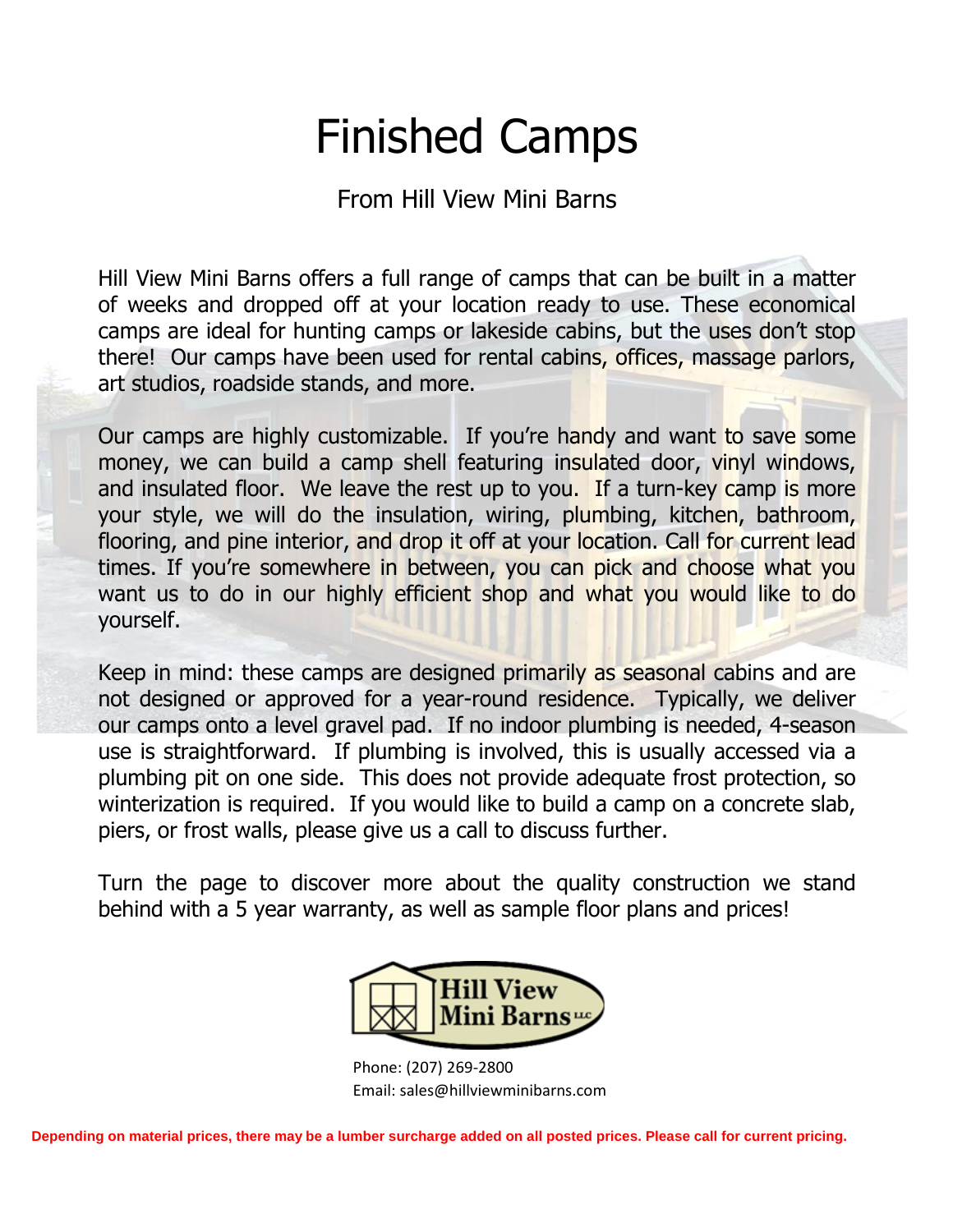## Construction Overview

### **Main Shell Standard Features**

- Width to outside of walls is 13'-4" with 4" overhangs
- Walls built with 2x4 studs spaced 16" o.c. sheathed with Smartside (your choice of 17 colors!)
- 2x8 floor joists on two 6x6 pressure treated skids and 3/4" T&G Advantech subfloor
- 90 PSF Roof built with 2x6 rafters spaced 16" o.c. with 7/16" Techshield© and roofing paper
- 30 year architectural shingles standard. Ribbed metal optional upgrade.
- Windows are insulated vinyl in white
- Door is 36" 9-lite, insulated, fiberglass in white or 6' slider as shown on plan
- 6'x14' porch with log railing
- Floor insulated with 2" TUFF-R insulation (R-13)

#### **Finished Acadia Camp Features**

- Deeper roof overhangs with 1x6 fascia
- Fiberglass insulation (R-13 walls; R-19 ceiling)
- Electrical wiring to residential code (fixtures included)
- Finished plumbing to residential code (fixtures included)
- Finished bathroom with 32" shower, commode, vanity sink, and medicine cabinet
- Kitchenette with stained maple cabinets, laminate counters, sink, cooktop, and microwave
- Fusion Summit floating floor in "Mesa Verde"
- V-match pine with a 2-coat poly finish on all walls and ceiling
- Solid pine 6-panel doors
- Full height screens and screen door on end porch
- "Web gable" in end porch

#### **Additional Options**

- Siding upgrades including: painted Board & Batten, ship-lap pine, or "half log".
- Metalbestos chimney
- Windows in "Clay" with or without grids
- Painted entry door
- False Dormer (Included on Side Porch models)
- Spray foam insulation (Upgrade from rigid foam in floor and fiberglass in walls & ceiling)
- Changes to floor plan, window size/quantity
- Storm door (recommended for exterior doors not covered by porch)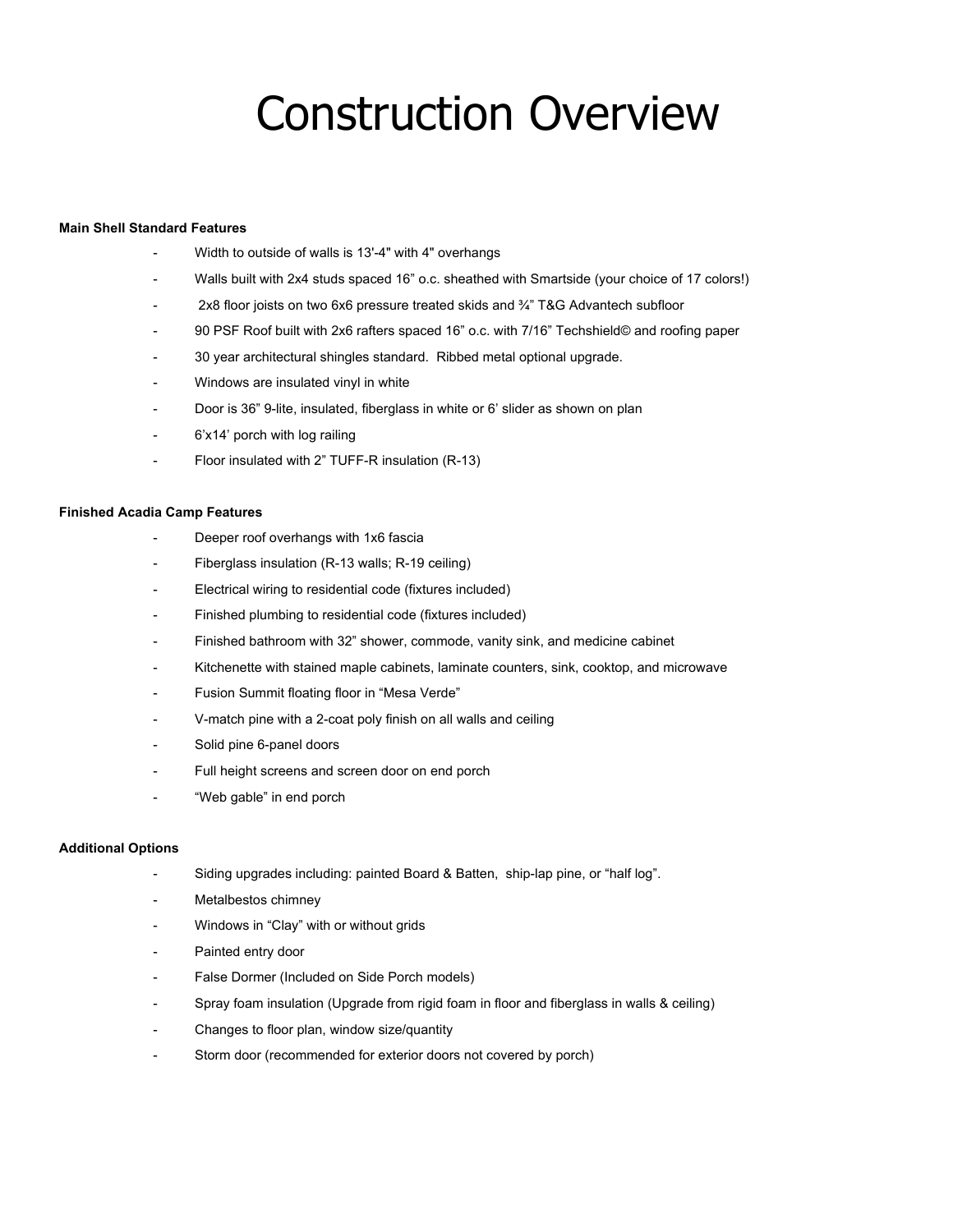



*Tax & Delivery Not Included*



*Tax & Delivery Not Included*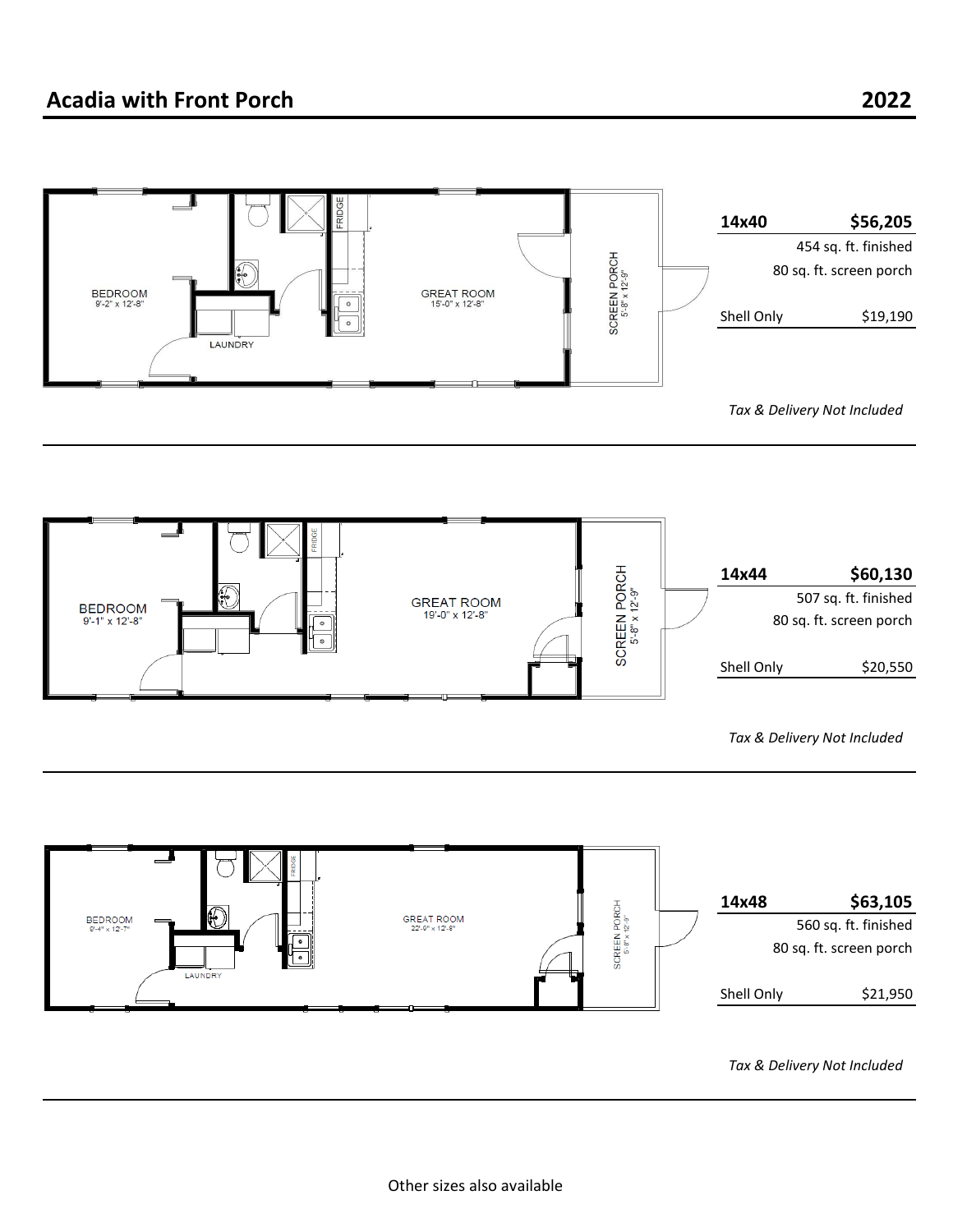



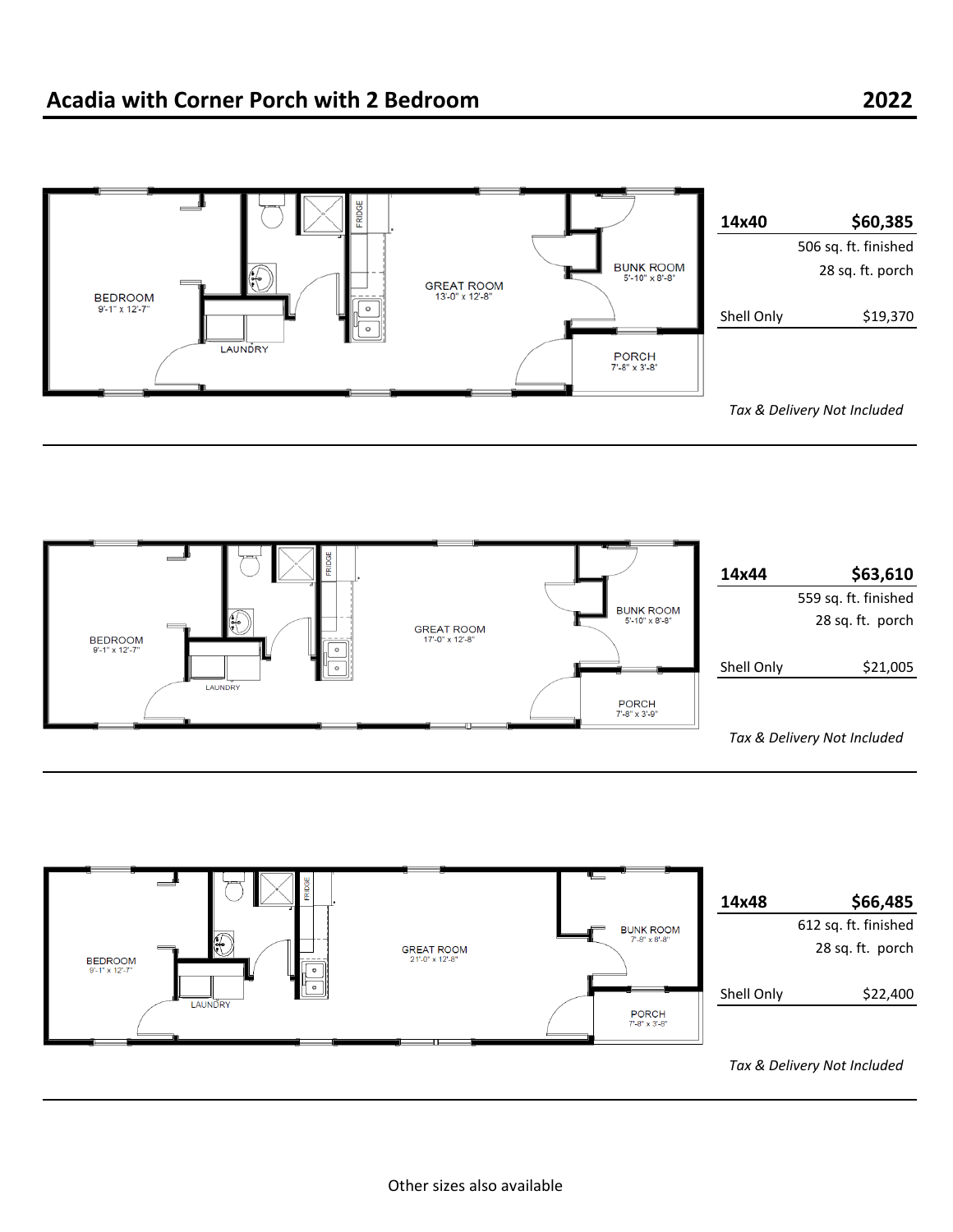





*Tax & Delivery Not Included*